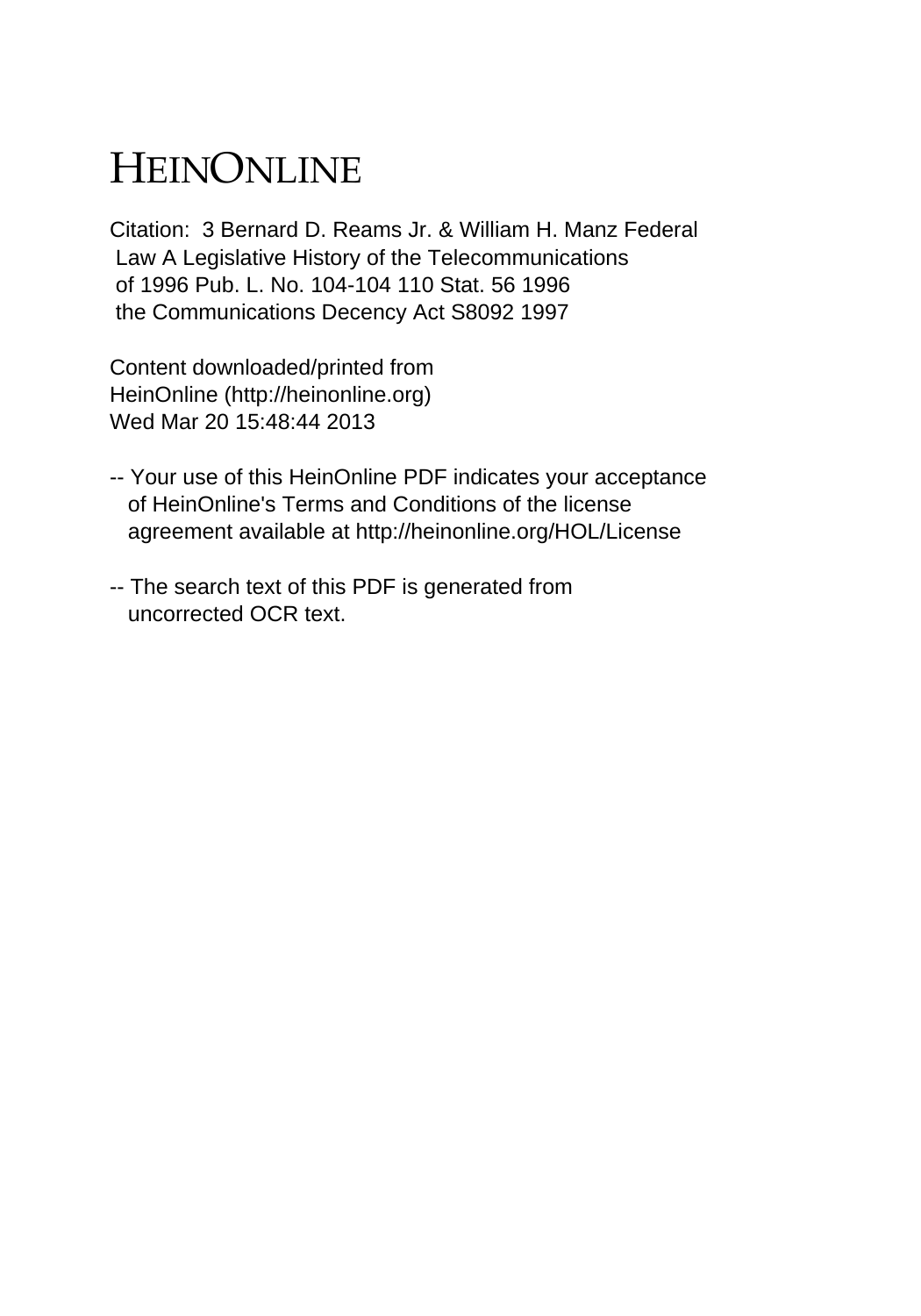**The PRESIDING OFFICER. The Sen-**

ator from Nebraska. Mr. KERREY. Mr. President, **I ask** unanimous consent that **I** be allowed to **speak** for **15** additional minutes **as In** morning business.<br>The PRESIDING OFFICER (Mr.

The PRESIDING OFFICER (Mr. PRESSLER). Without objection, it **Is so** ordered.

### **TELECOMMUNICATIONS** BILL

Mr. KERREY. Mr. President, I thought we were finished earlier. **I Us-**tened carefully to the senior Senator from Nebraska on this issue. **I** come to make final statements. **I** do not know if **I** will take the whole **15** minutes. I appreciate that the Presiding Officer and others were expecting to leave when the senior Senator was done. I must say, as I have on a number of

other occasions. **I** am not sure most Americans know what It is we are about to do. **I** expect this **bill is** going to be enacted sometime In the next 4. **5. 6 days** It is 146 or so pages long. I be-lieve, and it **is** going to touch every single American. **If** you have a phone, if you have a cable, if **you** use broad-cast. If you buy records. if you are connected at **all** to the information services industry, you will be affected **by** \* this **law.**

**I** have said, and I believe it to be the **case.** that it is not something that **is** occurring **as** a consequence of Ameri**cans** saying we want to change our **laws,** we **are unhappy** with our phone service, we are unhappy with our cable service, we are unhappy with what we have. Typically, what we do around here **Is** we try to make adjustments **ac**cording to the agendas as we observe Americans saying that they have for themselves--the deficit, crime, edu-cation, **all** sorts of things that tend to dominate our debates. **This** one is being driven **by** corpora-

tions who have a desire to do things they currently are prohibited from doing under our laws.-So we are rewriting our laws. I do not object to that. In fact. **I** have been an advocate for a number of years of deregulating the telecommunicatlons industry, and I **am**

enthusiastic about doing so. **<sup>I</sup>**just want to make it clear that the laws of this land will have ultimately an effect, and this law will have about as large an effect on the American people as anything that **I** have been **a** part of In the **7** years that **I** have been In the **U.S.** Senate. **I** do not want anybody to suffer under the illusion that we are just dealing with something relatively minor here.

**I** cannot, and **I** said it before, support this legislation in **its** current form. The debate that we were having earlier on the Department of Justice role--in-deed, the compromise that was produced in this legislation was produced **by** the senior Senator from Nebraska in the comnittee to try to give **DOJ,** the Department of Justice, a role to con-sult as the application for permission to do long distance was being processed

**by a** regional Bell operating company or local telephone company trying to

get into long distance.<br>But I must say, of all the things that<br>had provoked interest in and by the<br>American people, the title IV provi**sion,** the Communications Decency Act, sponsored **by** the senior Senator from Nebraska. has received the most interest. I **will** say directly that my own first amendment tendencies to support the first amendment cause me to sort of immediately say there must

be something wrong with this thing. **I** am not familiar with the things that were available that the senior Senator showed earlier in the book, but I am a regular user of the Internet and **I** have used **E-mail** and the computer for last 12 or so years and consider myself to be relatively lit-erate, though **I** will say I **am** not famil-

iar with the items in question. **I am** prepared to acknowledge, and I think we all should acknowledge, there is a serious problem here. I have noted with a considerable amount of concern. since the senior Senator from Nebraska was successful in getting this attached to this bill, that he has been subject to considerable amount of abuse and a considerable amount **of** attacks and a considerable amount of criticism from **all** sorts of sources, **I** suspect many of hom are not terribly informed what is in his bill or what Is available over the Internet.

Not surprisingly, the senior Senator from Nebraska has not withered under that fire and has not backed off from a legitimate concern, as **I say,** that may be one of the few real concerns that we

**are** getting from the American people. **If** you asked me today in the area of communications what is on people's minds. what sort of things are people bothered **by,** it may. in fact, be the vio-lence, indecency in broadcasting that **tops** the list. It may be the only thing. **I** ask my senior colleague, if you

went to a townhall meeting, let us say in Broken Bow or Omaha. Lincoln. and you just raised the question **of** telecommunications and you define it as the media, telephone, so forth and ask them, **"Of** all the things about this, what's the problem for you." they may complain the rates are too high with cable, or they have some broadcast problems out in the western part of the State. like we **had** at Scottsbluff a couple years ago. But this one does come up **In** townhall meetings. This issue does get raised. Parents are concerned. Citizens at the local level are concerned about this particular subject.

**I** do not know exactly where the ef-forts to amend this legislation will go. **I** have not looked at the details of the changes the senior Senator has posed, but I am not unmindful, at least<br>in this particular area, of all the things<br>we are debating, this is something regarded by citizens as something that needs to be addressed.

needs to be addressed.<br>
Earlier in the comments of Senator<br>
EXON. he used the word "punt" and<br>
brought up the Nebraska football team.

After Nebraska won the national cbam-pionship. Senator **ExON** Just sort **of** clapped **his** hands and thunderously here comes the team to Washington.

down to the White House. **It** was a very moving moment for those of us who waited a long time for this to happen. In **a** conversation with Coach Osborne that **I** had that **day** at the White House. I asked Coach Osborne-he **Is** the **football** coach for the University of Nebrsks. He **has** been giving many speeches and expressed some real concern of what **Is** going on with young people today, **par**ticularly in Nebraska **but** throughout the country, since he recruits throughout the country.

I do not know if the senior Senator **had** just introduced the **bill** at that time. but he said **he' did** not know if this particular piece of legislation was good or not because he **had** not read the details of **it.** but it addressed a problem that he thought was real and present at the local community. It **ad**dressed a problem that he himself **is**

messon a provinci mare in the minimum conductions translating Monday, Tuesday, Nordenside Words, Tuesday, Tuesday, Tuesday, Wednesday — whenever it is we reach a final vote-that we will begin to general erate some enthusia **icans** to pay attention to these 146 pages that we are about to enact in some **shape** or form.

**I** personally hope, though I know It is going to **be** difficult to **do,** and I **am** here to put out an appeal to the **Presid-**Ing Officer and the senior Senator **foom** Nebraska who were very much a part **of** the committee's deliberstion--I am not on the Commerce Committee; I was **al-**lowed to have a staffer sit in on much of the deliberation-I hope that we can get a good-faith effort **to** narrow the differences between the Dorgan amend-ment and the Thurmond amendment on this **DOJ** role. **-**

It **Is** a very serious\* matter. It is a very serious matter to me personally. **I** cannot support this legislation unless there **is** a role for the Department of Justice. **I** intend to oppose it strongly unless there **is.**

**I** am very much concerned about what is going to happen to the Amer-ican consumer **as** we move from a reguican consumer as we move from a regu-<br>lated monopoly at the local level to<br>competition at the local level-very much concerned about it.

As I **paid** attention, I **must** say. this has been my dominant concern right<br>from the opening bell. I do not know if<br>the senior Senator from Nebraska has the senior Senator from Nebrasas has<br>any way to try to help us bring Senator<br>THURMOND and Senator DORGAN together and maybe perhaps bring **a** ma-Jority around some increase in strength in the role for **DOJ,** but it strength in the role for hood, see it<br>geems to me we can do it in a fashion<br>that addresses the concerns of the sen**ior** Senator from South Dakota.

The chairman **of** the committee has expressed over and over concerns for duplication, excess bureaucracy. We drafted at least that portion of the

HeinOnline -- 3 Bernard D. Reams, Jr. & William H. Manz, Federal Telecommunications Law: A Legislative History of the Telecommunications Act of 1996, Pub. L. No. 104-104, 110 Stat. 56 (1996) including the Communications Decency Act S8092 1997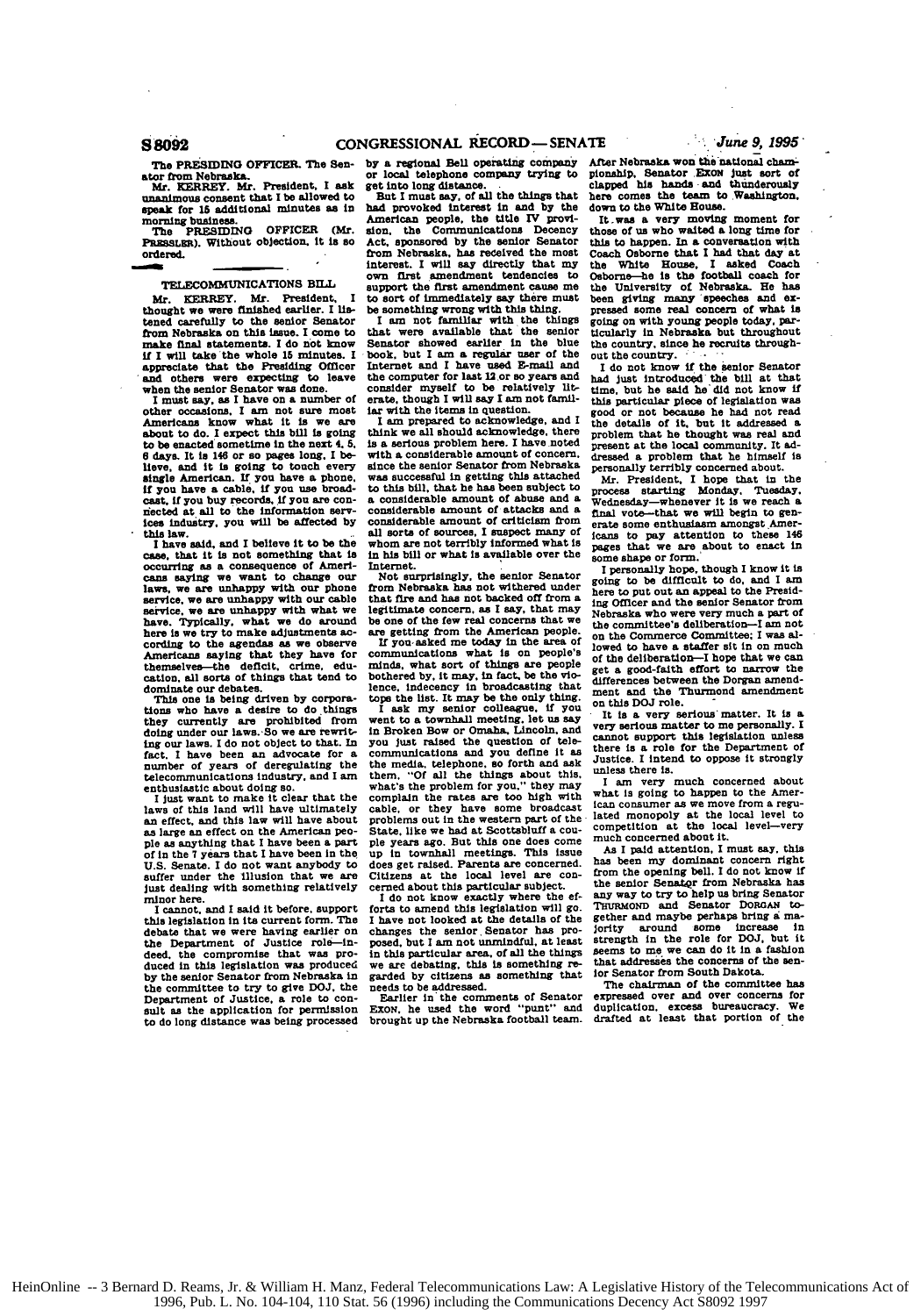amendment that deals with bureauc- racy, **so** there **Is a** time period. **a 90-day** commitment.

The Senator from South Carolina, Senator **THURMONeD. has** decreased some **Of** the role for the **FCC,** not dramati**cally** but enough.

seems to me what we are trying to do is address the problems that some have, and **I** think they are legitimate concerns, for tying down and tying up companies too muchas they try to get into long distance. But. Mr. President. **if** the consumers

of America. who are truly, In my judgment. likely to **be** unaware of what we to benefit from the corporations' new rights to get into long distance, if they are truly going to benefit from com- petition. then the benefits are going to have to come from entrepreneurs that do not exist today, businesses that will be startup businesses, that will be com-Ing into households and offering serv-

ices that will be packaged. The only way, in my judgment, that we are going to get decreased prices and increased quality **is If** you get ferocious competition at the local level. **As** much as **I** am enthusiastic about the 14 points that are required, the 14 actions that **are** required **by** the Bell operating plication, I am troubled that we do not<br>have any case law on it. I fear we are<br>going to have lots of litigation on it.<br>And I fear as well that rather than hav**tog** Immediate competition, you are **going** to have a slowing of entry into competition, and, as **a** consequence, we **are** going to **find** ourselves with con- sumers, citizens, voters, taxpayers, who **are** not terribly pleased with the net result.<br>Once again I look forward next week

to the continuation of this debate. I hope it is constructive and that it does,<br>in the end, lead to a piece of legislation in the end, lead to **a** piece of legislation that I am **able** to enthusiastically sup-

port.<br>Mr. President, I yield the floor.

Mr. President, **I yield** the floor. Mr. **EXON** addressed the Chair. ator from Nebraska [Mr. EXON] is recognized

Mr. **EXON.** Mr. President. **I** am going to be very brief. **I thank** my friend and colleague from Nebraska for his re- marks. I simply **say** that I **did** not use coach Tom Osborne's name. He *has* called me on the telephone and written me a letter. **He** does support this legislation. And for whatever that **Is** worth. **I** think you and **I** have the highest respect for Tom Osborne, the man, as<br>well as Tom Osborne, the football<br>coach, and for what he has done for

county the has **has a done for young people.**<br>I want to ask my colleague from Nebraska a question with regard to the matter that he just brought up. We are going to vote next week on the amendgoing to vote next week on the amend- mants being offered **by** the Senator from North Dakota. and I think co- sponsored **by** my colleague from **Ne-** braska with regard to the Justice Department.

I have been following this, and I am previous order that we were to recess<br>not quite sure I understand the Sen-after the senior Senator from Nebraska<br>ator's objections. I had a great deal to completed his statement, which do with this during the last 2 years- been completed. the whole **bill.** in the Commerce Com- Mr. KERREY. Should **I** be asking

mittee. unanimous consent to speak until the Washing officer has to leave?<br>
On page 8 of S. 652, there was specifl- presiding officer has to leave?<br>
cally put in the legislation on line *20,* would like to get into this co

Effect on other law. A, antitrust laws. Ex-<br>
Effect on other law. A, antitrust laws. Ex-<br>
orget as provided in subsection B and C, noth-<br>
sent that the earlier unanimous concing in this act shall be construed to modify. s

I am sure that my colleague from Nebraska knows of that provision. I have always thought that was put in there specifically to make certain that the solicanget aquestion in?<br>Justice Department of the United Mr. KERREY. Yes, if Ican first finish<br>States would maintain their tradi- the answer I was giving to Senator tional role of enforcing the antitrust **EXON.** I deeply hope that this colloquy can laws in America. Does that not satisfy I deeply hope that this colloquy can the concerns of the Senator from Ne- result in you helping me. braska, or does he feel that that par- ing to get you to necessarily say, gee, ticular quote from the law impairs, in yes, I am going to vote for this amendticular quote from the law imat pair. The set I am going to vote for this amend-<br>ticular quote from the law impairs, in yes, I am going to vote for this amend-<br>any way, the responsibility that the ment. But I am trying to any way, the responsibility that the Justice Department has under the antitrust laws, that they will have the full allay the concerns that I have that per-<br>right, as I understand it, to pursue in mission is going to be granted to get<br>the future as that have in the peet? **Into the long distance s** 

sion. It would make certain that the **Department of Justice continues** to have its historical antitrust role. That is very important. The competition of the competition. The complement is have with that

gional Bell operating company in our good. It does not give me confidence. I area, U.S. West. Let us say U.S. West know that the senior Senator under-note now does all 14 of the things that are stands this as well, that wh service. In the problem is the problem is the problem inter-<br>inter-LATA, in order to do the long distance, and they come to the FCC and<br>get permission to do long distance<br>service. Well, the problem is, if the Department of Justice wants to take ac-<br>tion, they have to take action after the partment of Justice wants to take ac-<br>that work for them.<br>tion, they have to take action after the When you are dealing in that kind of<br>fact, after permission is granted; after environment, I want to make sure that<br>they ar here are in long distance, then they this entrepreneur that wants to come have to come and take action. What I to Omaha, Grand Islands, or Hastings, would feel more comfortable with is if or Scottabluff, and come to the ho we had DOJ involved, as 1822 did, in a bold and agy I want to deliver a com-<br>parallel fashion, not in addition to. petitive information product, which<br>What I was most interested in was the playing field allows them to do i Ianguage of the Dorgan amendment, as parallel process to do so.<br>amended, as well by the Senator from Mr. PRESSLER. If my friend will amended, as well by the Senator from Mr. PRESSLER. If my friend will South Carolina, there is a 80-day time yield for a question, is there another content of certain, and a parallel process occurs. area of the Justice Depa

situation? The PRIME of the Michael Such as this amendment wants to add.<br>The PRESIDING OFFICER. At Mr. KERREY. You have asked me a strain present, if I might state it, there is a question; let me answer. We have had

without objection. It is so ordered.<br>Mr. PRESSLER. Will my friend yield<br>so I can get a question in?<br>Mr. KERREY. Yes, if I can first finish

the concerns of the Senator from Ne- result in you helping me. I am not try-<br>par- ing to get you to necessarily say, gee, help in getting a larger role for **DOJ** to allay the concerns that I have that perright, as I understand it, to pursue in mission is going to be granted to get<br>the future as they have in the past?<br>Mr. KERREY. That provision is very the only opportunity that consumers<br>Mr. KERREY. That provision is very t important. That language the Senator would have to make sure that there is<br>mentioned is a very important provi- competition is to be for an action to be<br>sion. It would make certain that the filed after the fact.

heaven that I am expressing is a concern that we may not have real local<br>competition. What the committee did---In the problem that I have with that and I think it was good work-was<br>The problem that I have with that and I think it was good work-was<br>being sufficient is that it does not go come up with this 14-part checklist and being sufficient is that it does not go come up with this 14-part checklist and as far as 1822 did last year, in that it is say this is going to replace the VIII(c). In other the fact. The head in last year's legislation. Stance to starting a business as an entre-<br>time to starting a business as an entre-<br>preneur, typically, you do not have<br>enough money to be able to hire your<br>own lawyer. These larger companies<br>have whole dump trucks full of

certain, and a parallel process occurs. area of the Justice Department where<br>You do not file to one and then go to they have a decisionmaking role? Ear-<br>the other. The precedent that I am trying to we went through, and both Senators<br>use repeatedly—and I think it is a good from Nebraska had their staffs there<br>one—is that in 1984 the Department of and could have been their personally,<br> business also use and image are the model of the particle with this June than the particle environment in long distance. the Department thing over and over the MESSLER. Mr. President, I and could not find another area of w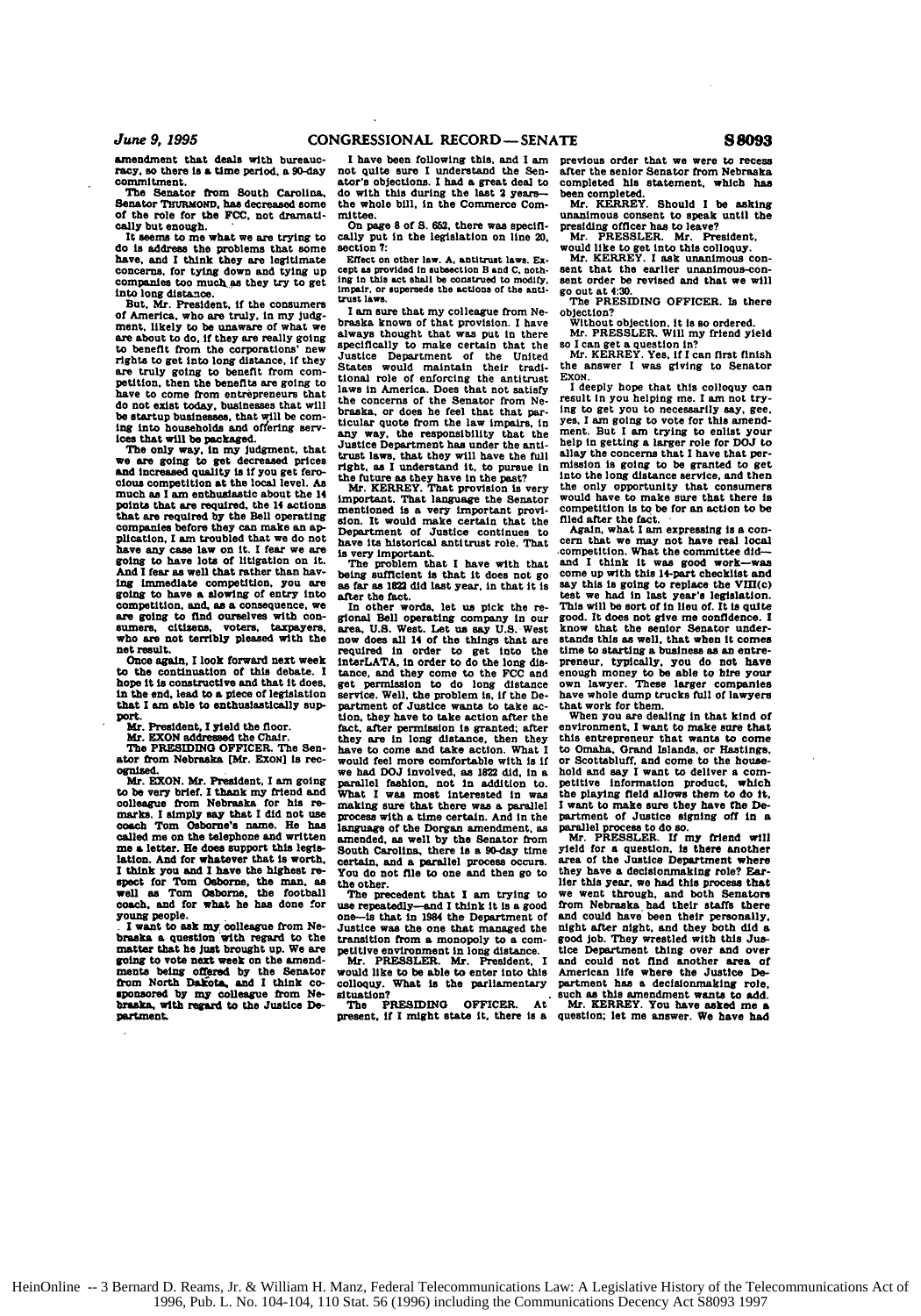this colloquy a couple of times before. **My** answer, with **great** respect--and **<sup>I</sup> an** not trying to **argue--I am** trying to. hopefully, get some change that en- ables me to support the legislation. What **I said** before **I** will say again-we had a role with the Department of Justice when we **did** this thing once before **<sup>10</sup>**years ago. The Department **of** Jus- tice had the most important role in taking us from a monopoly in long distance to a competitive marketplace.

tance to a competitive marketplace. The answer to your question is that the Department of Justice had the principal role. We are not asking the increment of duation and the proposal we are not giving the Department of Just manage this thing unnecessarily. We are simply saying that there is a re-<br>view process and they have the author-<br>ity to sign off on it, and they have to<br>ity to sign off on it, and they have to answer in a 90-day period. Mr. PRESSLER. **If** my friend will

yield, there is no other area of Amer-<br>ican economy-and it is true since<br>Judge Greene's order, and he has 200<br>staff attorneys over there, basically.<br>But there is no need to continue having But there is no need to continue having<br>that just for one sector of our economy<br>in the Justice Department, a decision-<br>making role.

making role. Mr. KERREY. If there is **a** need for this law-the law **is** unprecedented. We are doing something extremely unprecedented. Ask the ratepayers, the tax-<br>payers and citizens in the households. payers and citizens in the households tele-<br>We are taking your comfortable telephone service, your comfortable cable service-you have it now **and** it **is a** monopoly, you know it is there-and subsidie rates and keep the rates down **in** residential. We are transitioning where those protections are not going to be there any longer. It **is** an Unprec-

edented move from a monopoly to a competitive environment.<br> **I** am suggesting that because of that lack of precedent, it is reasonable to look for an unprecedented way to manage, as the bill itself describes-man-<br>age from that monopoly situation to a age from that monopoly situation to a competitive situation. **I** believe that it **is** possible and perhap. even desirable, is possible and perhaps, even desirable, to put some limitations, if you want to, on what the Department of justice

**to.** on what the Department of justice There have been earlier suggestions on how to do that. But to give them only a consultative role. I just genu-<br>inely. sincerely believe that that risks this entire venture. It places this entire venture into the hands of corporatire venture into the hands of corpora- tions to say we know that you want to do the right thing, so we know you are going to allow competition. **I** think it **is** more than reasonable to expect of is more than reasonable to expect of anybody. If I am a business--even a small business--I can talk all I want to about competition and how I favor it.

But the truth of the matter is, given a<br>bit the truth of the matter is, given a<br>Mr. PRESSLER. Under the consent<br>decree that broke up AT&T, DOJ is not<br>budge Greene. Now we are making DOJ<br>Judge Greene. Now we are making DOJ<br> proposed amendment. Mr. KERREY. **No.**

Mr. PRESSLER. They will make the<br>final decision.

Mr. KERREY. It does exactly what the consent decree did, as well.<br>It basically says, "You are going to have multiple consent decrees." What

I have muriciple conservations when and the Just happens when any U.S. West buys a long-distance company. The Just the Department has to approve it. The Department of Justice would have to approve a merger of a local company acquiring a long-distance **company.** The senior Senator from South Da-

kota would not object to that. Mr. PRESSLER. But under the **Clay-**ton and Sherman Acts, as my dfstin guished friend pointed out, the lan- guage in the **bill,** they already have

antitrust power. We are setting up a permanent ad-<br>ministrative bureaucracy in the De-<br>partment of Justice that is supposed to be done over at the **FCC**, and we have it done in the **FCC** in two ways. One is it done in the FCC in two ways. One is<br>the public interest convenience and necessity; and two is the checklist that<br>Senator HoLLINGS and Senator ExoN<br>and Senator KERREY of Nebraska had there with staff. **.** This was all worked out. We spent

night after night. Never has there been **<sup>a</sup>**more bipartisan effort in this Senate preparing **a bill. If I** may say so. We in- vited everybody. **I** talked to **all 100** Sen-

atore. There Is an implication **by** the Sen- ator from Nebraska that **all** this was

sprung upon him suddenly. Mr. KERREY. **I** knew precisely what was in the **bill. If I** were in the committee. I would vote "no" entirely based<br>on that provision.<br>Mr. PRESSLER. There is an implica-

on that provision.<br>
Mr. PRESSLER. There is an implica-<br>
tion that the bill is driven by corporate<br>
interests.

Mr. KERREY. It unquestionably is.<br>Senator. That is very difficult not to

deny.<br>I do not say that there is a dark and mysterious and evil aspect to that ai;<br>all. Mr. PRESSLER. From this Senator's

min. Product of view, the public Interest is<br>very much at heart throughout these<br>considerations. I think all the Senators considerations. I think **all** the Senators who worked on this **bill** have had the public Interest. **I do** not accept that conclusion about the Senate **of** the

United States. Mr. KERREY. There is nothing wrong with the Senate of the United States considering and worrying about what corporate America wants. **I am** not saying that just because corporate<br>America is asking for this that cor-America is asking for this that cor- porate America somehow is bad. I am not implying they are **bad** at all. **<sup>I</sup>**am saying when **I** talk to peole

about this issue, when **I** get phone calls on this issue. **It** is rarely a citizen that is calling up and saying, "Senator. It is calling up and saying, "Senator. I really am concerned. I heard you talk<br>about the Justice Department having a role in the application for interLATA freedom." Citizens do not ask about

InterLATA. Mr. PRESSLER. Your staff was in the room where the bill was drafted.

Mr. KERREY. I am not a member of the committee and I did not vote on this. **I** am approaching a moment where **I** will have an opportunity to where **I** will have an opportunity to vote. I understand that my staff was involved in the deliberations. I appre-

ciate that opportunity. Mr. PRESSLER. **I** want to say **how** hard that staff and Senators involved worked through the weekends. **A** lot of Members have not **had** a day off since Christmas.

**III III is a result of corporate interests in the Senate of these United States, when we** Senate of these United States, when we had a discussion this morning about as-<br>
suming language, or whatever people<br>
are saying, and so forth, and maybe **I** points. I consider the Senator from Ne-<br>Iraska a good friend.<br>We have done everything we can to<br>do what is right for the American peo-

ple. If we do not pass this bill in this Congress, it will fall over to 1997 and we will lose 2 years of jobs and creativ-

ity. This is not **a** perfect bill. **I** welcome the participation of the Senator from Nebraska.

**Mr.** KERREY. **I think"** this bill will pass. It has a lot **of** steam behind **it,** and I think it **is** likely to *pass.* I am just saying it will not have my vote unless there **is** a strong Justice Depart- ment role. **I do** not think what I **am** asking for

is unreasonable.<br>Mr. PRESSLER. I find it unreason-

Mr. PRESSLER. I find it unreason-<br>able for the suggestion that this is a bill of corporate interests. **I** believe the Senators involved have acted in the public Interest. Mr. KERREY. **I** do not doubt they are acting in the **public** interest or that

the senior Senator **from** Nebraska **is** acting in the public interest. **I** do not doubt that. That is not the point **I** am making.<br>I am saying, look out there for who it

**I an** saying, look out there for who it **is** that is asking for change. It is **cor-** porate America.

**If I** polled the people of Nebraska to rank this on their agenda, the only thing they would mention is probably the Communication Decency Act.<br>Mr. PRESSLER. There is a large part<br>of corporate America for the Justice

Department review which the Senator is supporting.

Mr. KERREY. That **is** true. Mr. PRESSLER. But **I** am not accusing the Senator of responding to cor- porate America. **I** think we are asking,

in the public Interest. Mr. KERREY. That **is** my point, Senator.<br>Corporate America has weighed in on

this issue. Corporate America has contacted me on this particular issue, as

The point I am trying to make is that the dominant interest in this piece of legislation is **a** relatively small group of corporations that *are* cur- rently regulated and that want to do something that the current law does not allow them to do. That is the point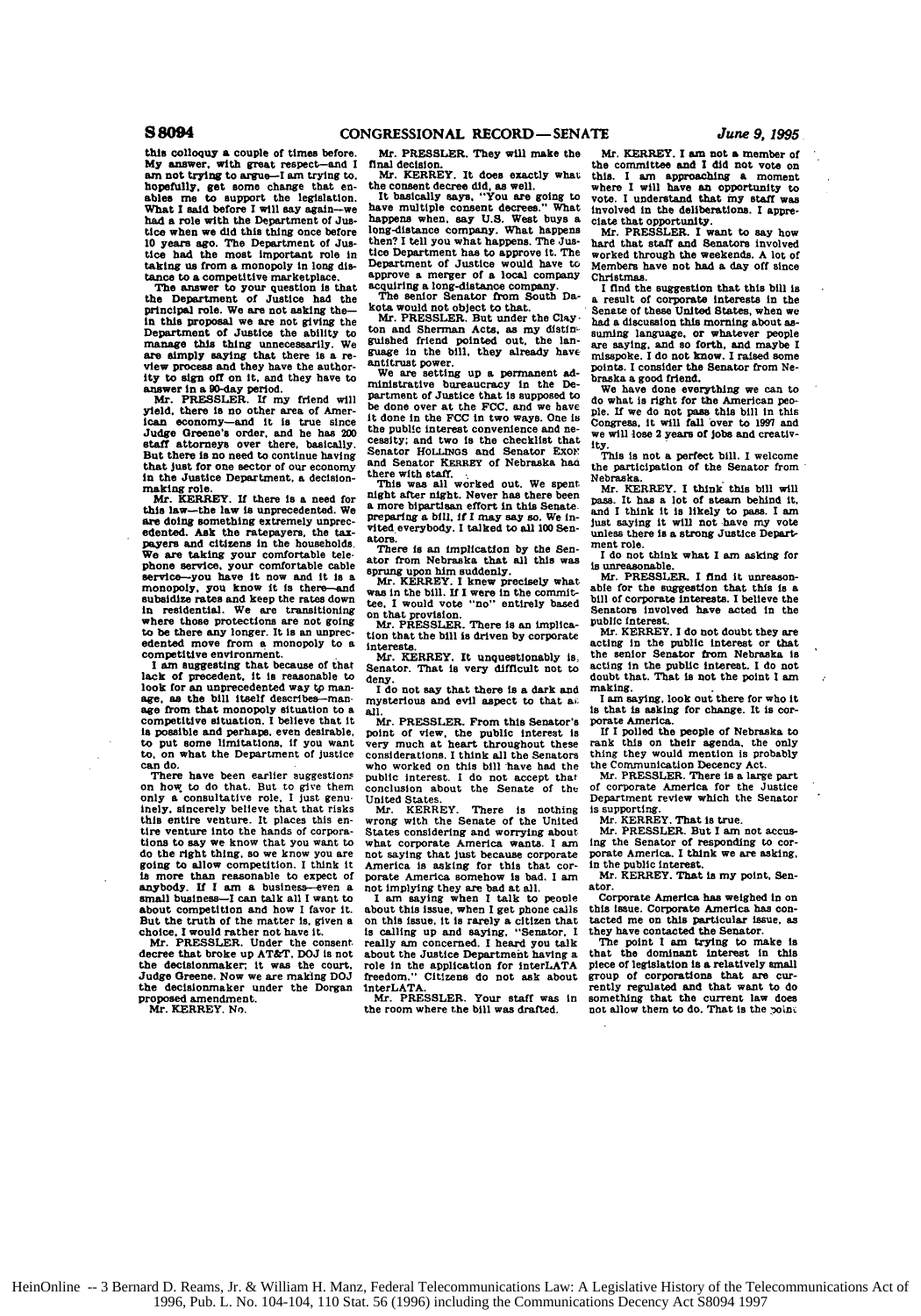corporations in America want a Justice<br>Department review.<br>Mr. KERREY. I agree, some of the<br>biggest corporations in America do not<br>want the Justice Department review.<br>That merely makes the point that<br>this is largely the kin either want to do Something or do not want somebody else to do something in

this area.<br>The **PRESIDING** OFFICER. I notify all Senators that it is now 4:30. Based<br>on the previous agreement, all discus-<br>sion was to cease at 4:30

**sion** was to cease at 4:30. Mr. **EXON.** I ask unanimous consent I be allowed to continue for **5** minutes as In morning business. The PRESIDING OFFICER. Without

objection, it **Is** so ordered. Mr. **EXON.** First, to be facetious. **<sup>I</sup>** would like to advise my colleague from Nebraska that unless he mispoke or Webraska that unless he misspoke or unless I heard him wrong, he said something to the effect that-he sees nothing wrong with the U.S. Senate. If somebody would take that out of consomebody would take that out of con- text. it would be the end of **his** political career. It might be a good time to ask

that be stricken from the record. Seriously speaking. I **had** cited ear- lier the section on pege **8. I** would also like to cite an additional paragraph from **page 89** of the same act which **says** "before making any determina- tion under this subparagraph, the commission shall consult with the com-<br>mission shall consult with the Attor-<br>ney General regarding the application."

**<sup>I</sup>**would simply advise both of my col- leagues that **this** Senator has **had** con- siderable experience over the years in dealt for a long time, and my colleague from Nebraska has been involved in many of the interstate commerce deci-<br>sions.

In no case does the Justice Depart-<br>ment have prior consideration with regard to the Interstate Commerce Com-<br>mission. Therefore. I think the point the Senator from South Dakota is try-<br>ing to make is that we are treating the ing to make is that we **are** treating the various agencies of the Federal Govern- ment--either independent agencies or agencies under the direct control of the l'realdent--the same **as** we have treated

them previously. **<sup>I</sup>**think that my colleague from **Ne**braska makes a pretty good point. I think I understand his concern.<br>I just want to asy, as one Involved in<br>B. 1822, the predecessor of this, and this

piece of legislation, the original draft<br>that came to the committee after our that came to the committee after our distinguished colleague from South **Da-** kota became chairman, contained no Information or statement whatever to help address the concerns that have been raised, and **I** think to some **de**gree. legitimately **raised by** my col- league from Nebraska, It **had** nothing in there at **all.** That

proposal came that would have, for **all** Practical **purpose** Ignored the Justice Department.

I have cited two instances where, during the cooperation, during the discussion. during the compromise that we worked very hard to maintain, we came up with something that **I** think would allow the Justice Department to

play a key role. One thing **I** would suggest might be wrong, to go back to the illustration used **by** my colleague from Nebraska. U.S. West, for example, wanted to go into some kind of a network they had not previously been allowed to do. According to the feelings, unless they were spelled out in the law, they would have to act after the fact. Of cou

that is the way they always do. act after the fact.<br>The problem that the company, in

The problem that the company. in that particular situation. **I** am fearful, was that they would have two different agencies of the Federal Government to go to for clearance, the Justice Depart- ment on one hand and the Federal Communications Commission **on** the

other.<br>I simply say that I happen to feel **<sup>I</sup>**simply **say** that **I** happen to feel that the hard-driven compromise that was worked on this **by** members of the committee may not be perfect, but as both Senators know. **I** have never voted

for a perfect law since **I** have been here. I will study the matter over the weekend further. I appreciate the discussion **I** had with my good friend and colleague from Nebraska and my colleague from the State to the north. South Dakota. where **I** was born. Thank you both very much.

## **MESSAGES** FROM THE PRESIDENT Messages from the President **of** the United States were communicated to the Senate **by Mr.** Thomas. one **of** his secretaries.

#### **EXECUTIVE MESSAGES** REFERRED

As in executive session the Presiding Officer laid before the Senate messages Officer **laid** before the Senate messages from the President of the United

States submitting treaties. (The nominations received today are printed at the end of the Senate proceedings.)

#### **MESSAGES** FROM THE **HOUSE**

At 9:48 p.m., a message from the House of Representatives, delivered by House of Representatives, delivered **by** Ms. Goets, one of its reading clerks, an- nounced that the House has passed the following bills, without amendment:

**5. 34.** An act to reauthoris appropria- **tions** for the Navajo-Holi Relocation Hous- **lng** Program.

**S. 441.** An act to reauthorize appropria-<br> **S.** 441. An act to reauthorize appropria-<br>
tions for ertain programs under the Indian<br>
Child Protection and Family Violence Pre-<br>
vention Act, and for other purposes.

#### PETITIONS **AND** MEMORIALS

**The** following petitions and memori**als** were laid before the Senate and were referred or ordered to **lie** on the table as indicated:

POM-206. **A** concurrent resolution adopted **by** the Legislators **of** the State **of Michigan;** to the **Committee** on Agriculture, Nutrition. **and** Forestry.

**"SNATE CONCURRNr RSOLTION No. 28**

"Whereas, Michigan's farmers represent and<br>important element of our state's increas-<br>ingly diversified economy. American con-<br>sumers purchase ever higher amounts of high<br>quality fresh produce, and Michigan farmers continue to meet that demand. Presh and the produce, by its nature, is also highly perished<br>produce, by its nature, is also highly perished with a relatively short shelf life composes a burden on farmers unique to therm, S

ers have been protected from such problems<br>for stry-five years by the Perishable Agri-<br>coltural Commodities Act (PACA). Enacted<br>coltural Commodities Act (PACA). Enacted<br>in 1930, the PACA enforces fair trading prac-<br>fruits in **a** timely fashion with confidence that they will be **paid for** their labor and goods. Should **a** contract dispute emerge, the **PACA** provides a means to resolve the problem without further burdening our court system;

and "Whereas, consumers benefit in many ways<br>
"Whereas, consumers benefit in many ways<br>
chase high quality produce freeh from the<br>
chase higher discussed formulations are more in the paid, but<br>
groods conflictnic that they

willing to compromise in order to address the concerns of retailers. Unfortunately. leg- islation **has** been introduced into the United States House of Representatives that under- mines efforts to preserve the **PACA** while **inn-**proving it to correct certain shortcomings. HR **669** has been Introduced into the **104th** Congress to repeal the Perishable Agriculture<br>tural Commodities Act. Rather than being a bill to eliminate unneded regulations, this<br>bill to eliminate unneded regulations, this<br>state's farmers, and ultimately all people<br>wh would repeal the **PACA.** must not **be passed** for the **sake** of our farmers **and** consumers.

Now, therefore, be it Senate (the House of Representatives concurring), That we memorialize<br>resentatives concurring), That we memorialize<br>the United States Congress to reject any effects for the top follow<br>form to repeal t

POM-207. **A** resolution adopted **by** the Sen. ate **of** the Legislature of the Commonwealth of Pennsylvania; to the Committee on Armed Services.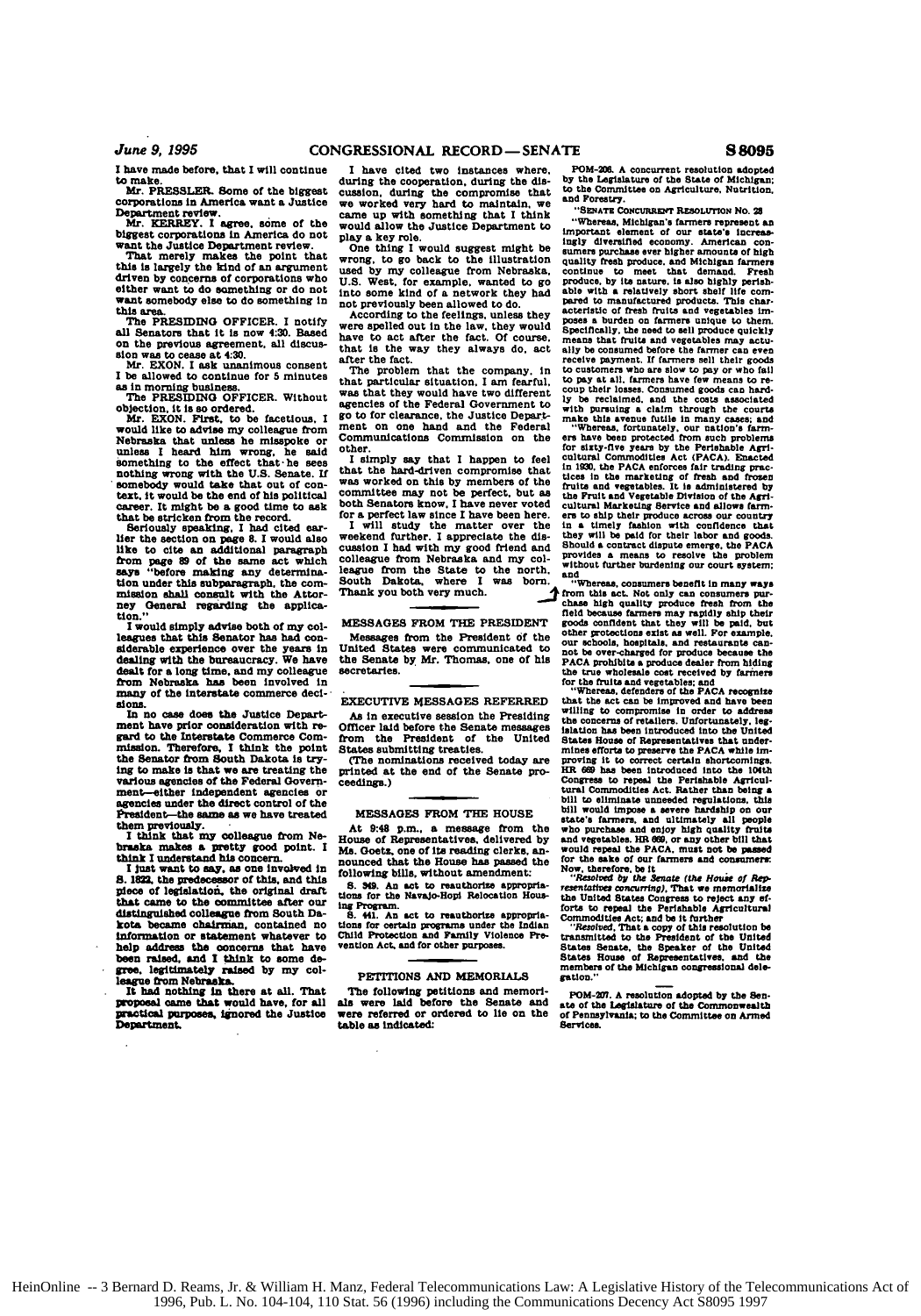HeinOnline -- 3 Bernard D. Reams, Jr. & William H. Manz, Federal Telecommunications Law: A Legislative History of the Telecommunications Act of 1996, Pub. L. No. 104-104, 110 Stat. 56 (1996) including the Communications Decency Act [lxxviii] 1997

 $\bar{\alpha}$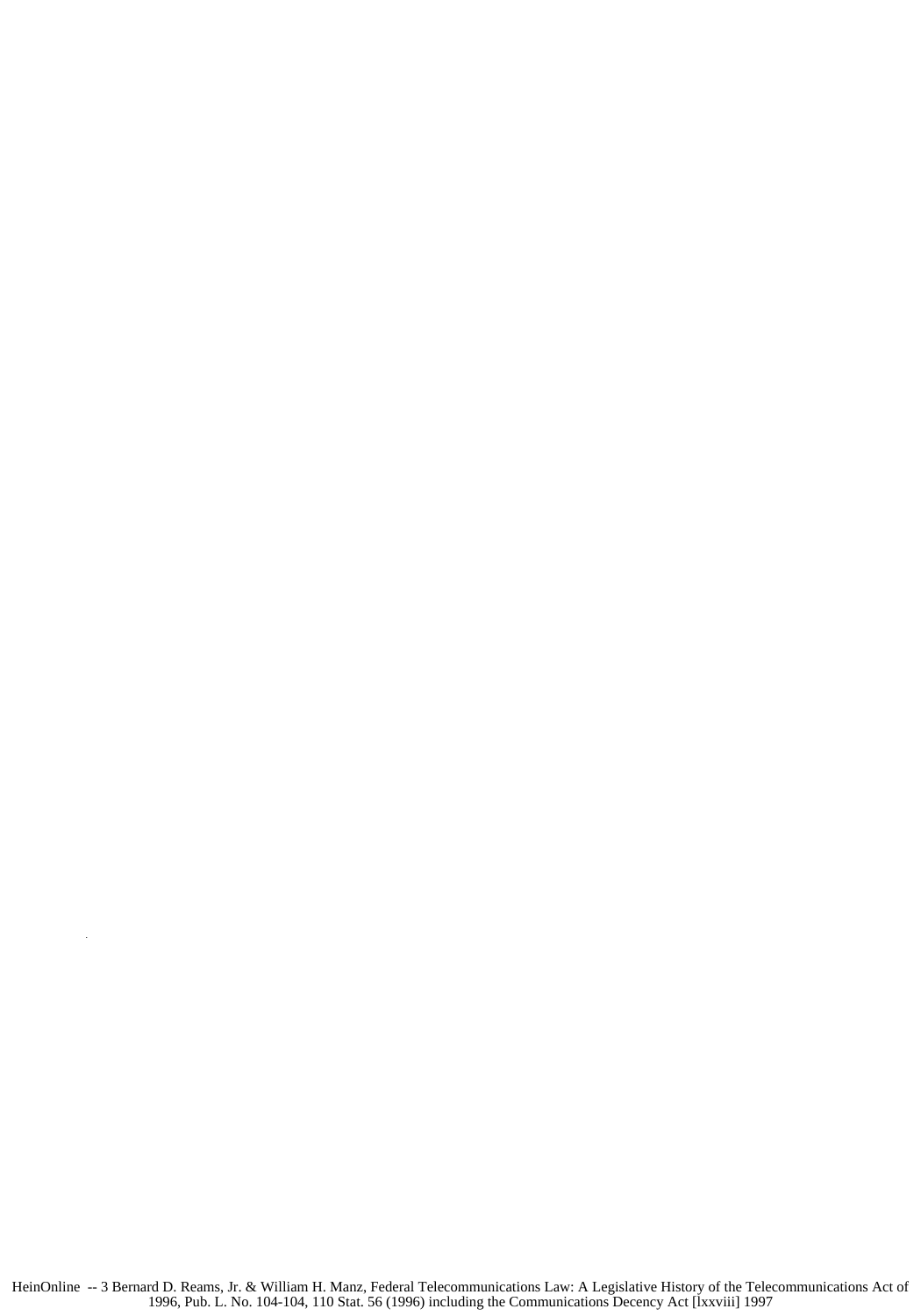# Document No. **38**

÷.

 $\ddot{\phantom{a}}$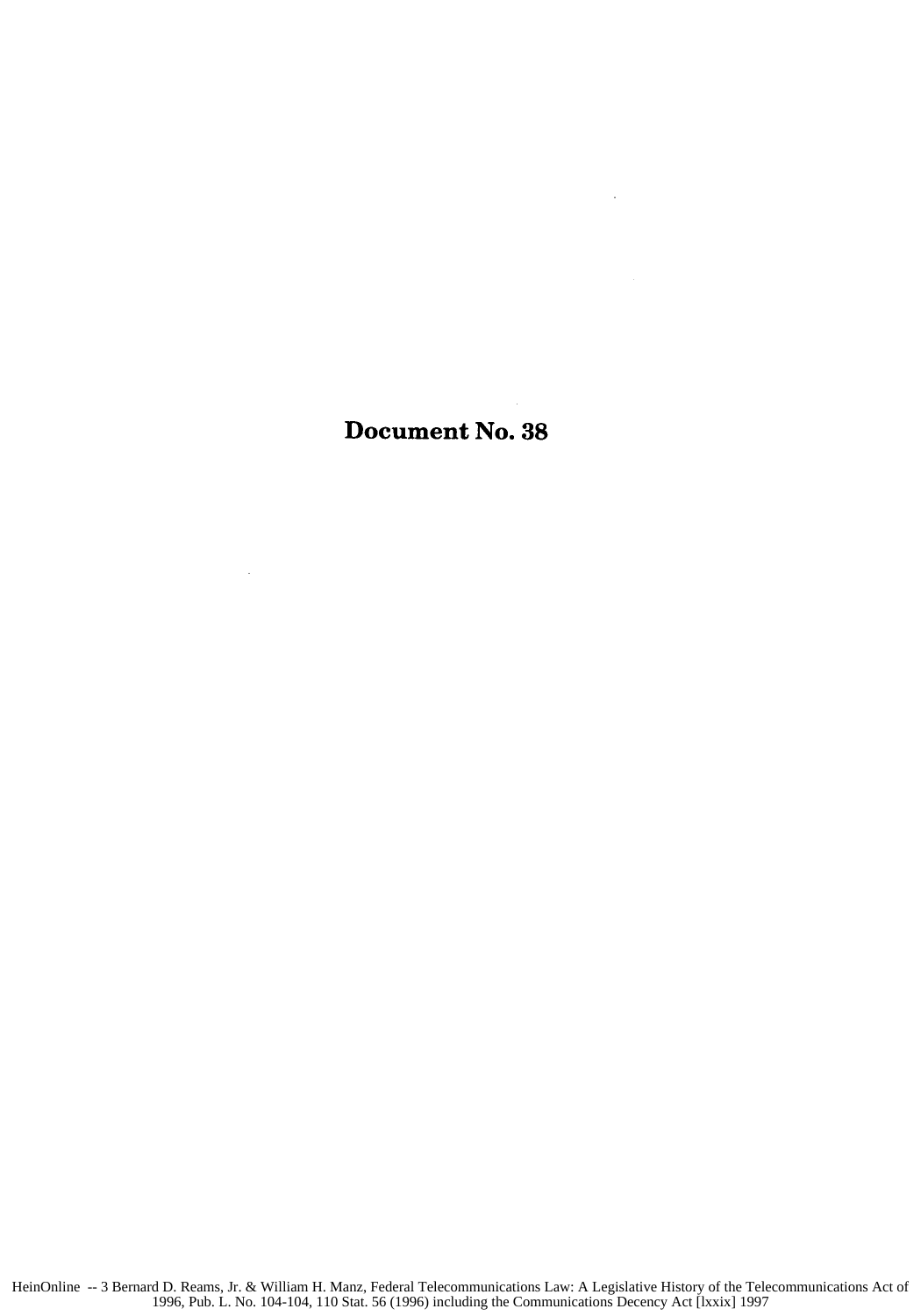HeinOnline -- 3 Bernard D. Reams, Jr. & William H. Manz, Federal Telecommunications Law: A Legislative History of the Telecommunications Act of 1996, Pub. L. No. 104-104, 110 Stat. 56 (1996) including the Communications Decency Act [lxxx] 1997